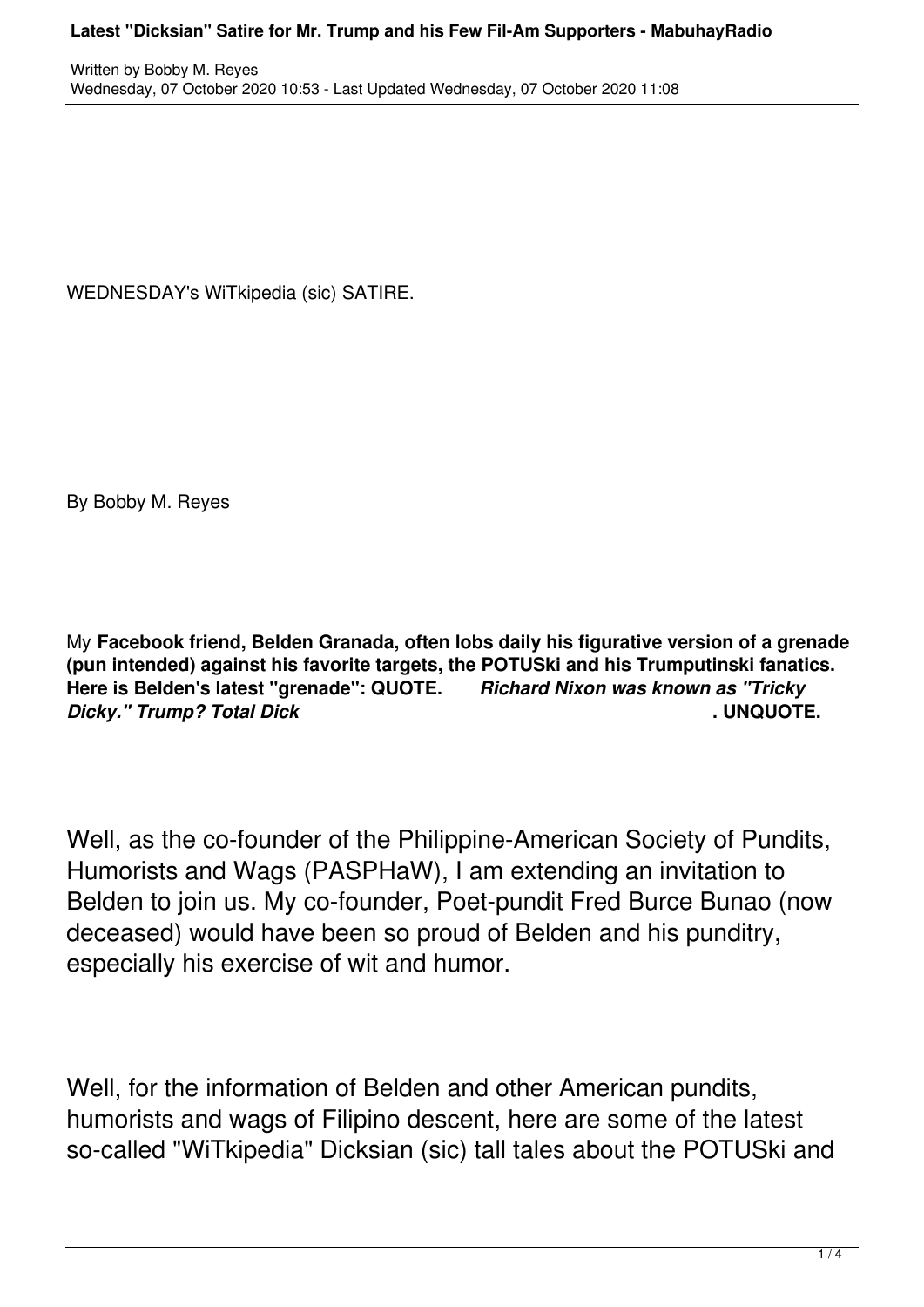his few Fil-Am supporters:

**1.)** Many of his Fil-Am detractors call him the 21st-century version of Gen. Benedict Arnold. But they spell it "Benedick."

**2.)** All PASPHaW members call the POTUSki the "Small Dick," per the Ms. Stormy's now-infamous standard. However, there is no truth to the rumor that Playboy bunnies call him, Ms. Karen's "small McDickgal, oops, McDickguy" benefactor.

**3.)** PASPHaW members claim that Fil-Am Republican "Never-Trumper" critics make fun of the POTUSki's brain by calling it the "Dickiam." This is obviously a pun of the "Dikiam," the Filipinos' favorite Chinese fruit preserve that is prune-sized.

**4.)** Fil-Am human-rights activists allegedly spell "DicKtator" as the term for the wannabe despot, whom this writer has described as the "American version of Ferdinand Marcos of the Philippines and Idi Amin of Uganda -- combined."

**5.)** Fil-Am workers in Hollywood (CA) claim that Mr. Trump was offered in 2005 the lead role of a planned remake of the 1990 detective film "Dick Tracy" (that starred Warren Beatty). But Mr. Trump supposedly backed out after he learned that the title of the new film was "Dick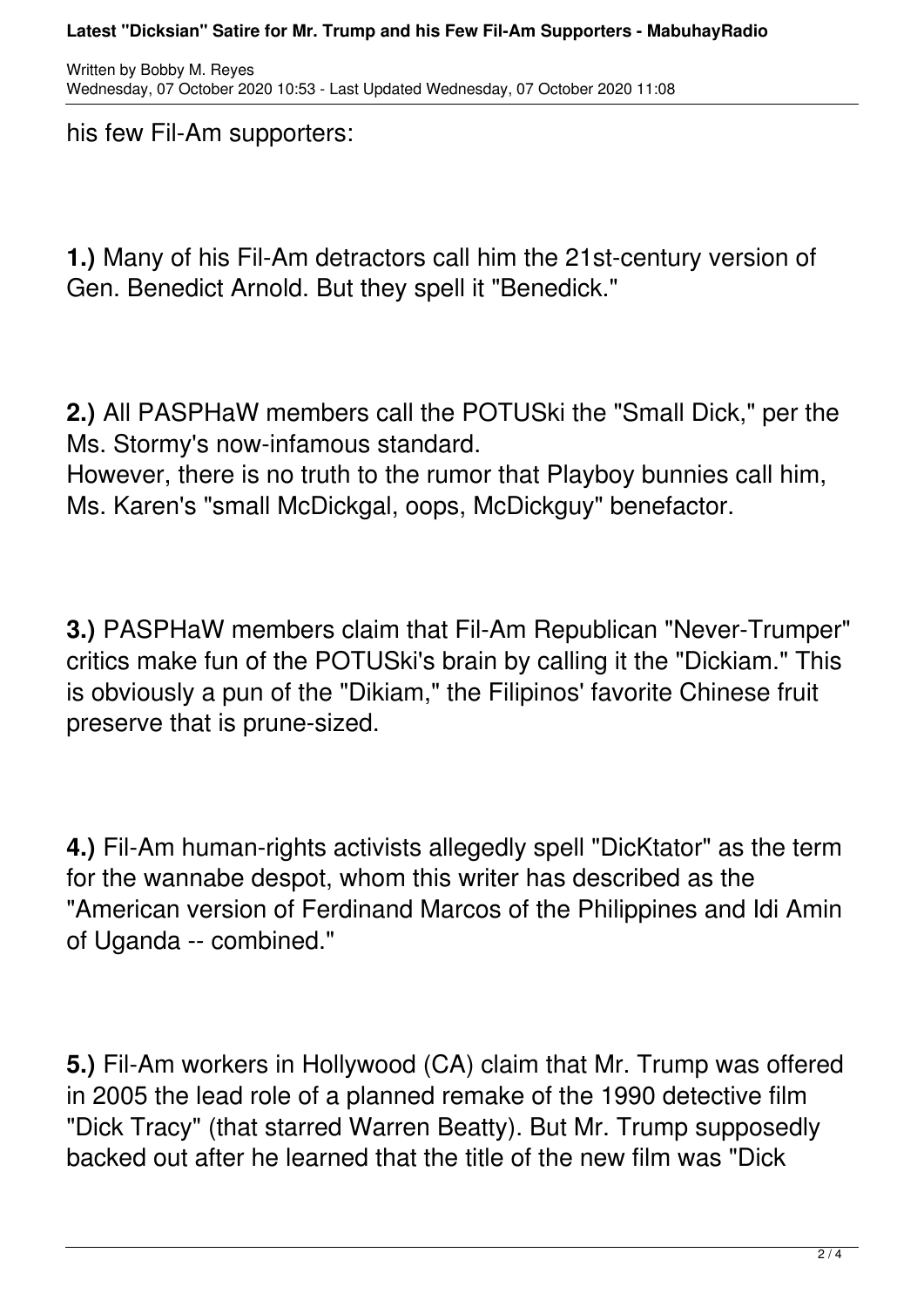Crazy."

**6.)** Even the Overseas-Filipino workers (OFWs) in the United Kingdom have jumped into the punning exercise. They claim that the British Royal Navy would allegedly honor Mr. Trump by naming after him the 12th version of the HMS Discovery, the maiden warship of which was first launched in 1789. The new British man-o-war would be named the "HMS Dickscovery."

Wow, the "BritNoys" -- the Bicolano OFWs in the U.K. -- must have read my 2007 satire (as reprinted as a Facebook Note): https://www.facebo ok.com/notes/bobby-m-reyes/filipinos-are-learning-how-to-hurl-insultswith-class-just-like-the-english-ando/10210873817[098910/](https://www.facebook.com/notes/bobby-m-reyes/filipinos-are-learning-how-to-hurl-insults-with-class-just-like-the-english-ando/10210873817098910/?av=1156560503&eav=AfbyFsd0c2yDSDLUxYzt7IORg-7Hc32Up0jqnSm7jbnewoNlgX2BFWhv7yFVJhf5tGo&fref=mentions)

**7.)** The U.S. Secret Service allegedly uses a double for the POTUS and calls it the "Dickcoy" (sic).

**8.)** The Fil-Am pundits call the man-made disasters such as the unnecessary COVID cases and more-than 210,000 deaths as "Dicksasters," which could have been avoided by the use of face masks, social distancing, frequent washing of hands and avoidance of crowds in bars and restaurants, rallies, etc.